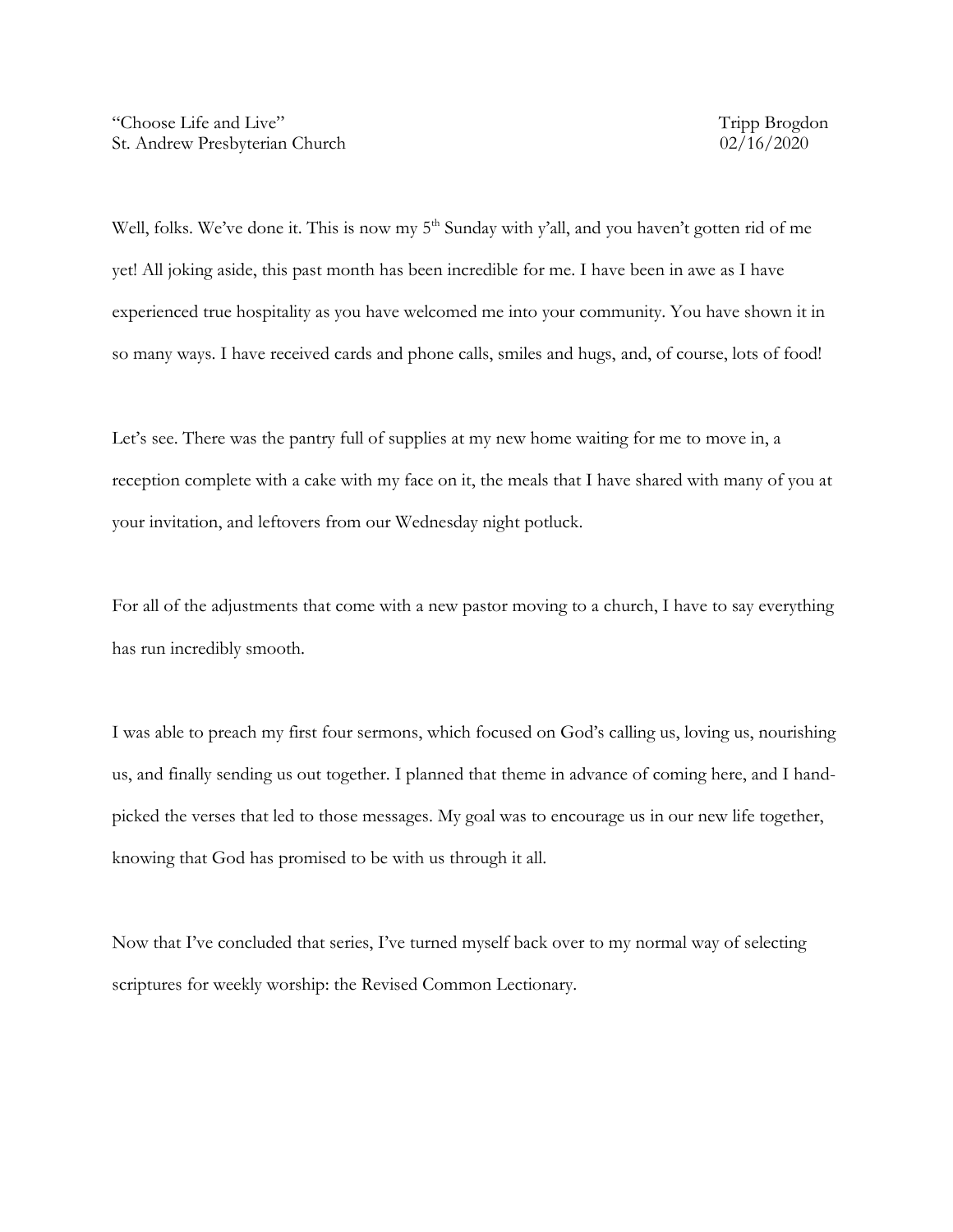It has always been an adventure for me when I sit down and discover what the coming week's selection will be. One week you get the 23<sup>rd</sup> Psalm, another you can get the Feeding of the 5,000, and another you can get an inspiring call story like Isaiah: "Here I am. Send me!"

And then some weeks you get something like this: "If your right eye causes you to sin, tear it out and throw it away; it is better for you to lose one of your members than for your whole body to be thrown into hell. And if your right hand causes you to sin, cut it off and throw it away; it is better for you to lose one of your members than for your whole body to go into hell."

Whatever it is that you are feeling right now, that is exactly what I was feeling when I first read it too. But as we say, this too is the Word of the Lord.

Now, I will never be an old school, hellfire and brimstone preacher, but I do believe in God's judgment. I'll admit, though, reading scripture (and now preaching on scripture) that talks about judgment and issues concerning life and death make me uncomfortable. It makes me a little nervous because it makes me confront my own sin. And it makes me a little nervous because of how I feel God's judgment has been twisted into a tool of fear.

My concerns of the text reminded me of a story told by Rev. Dr. Tom Long, a preaching professor at several schools but most recently at the Candler School of Theology at Emory University.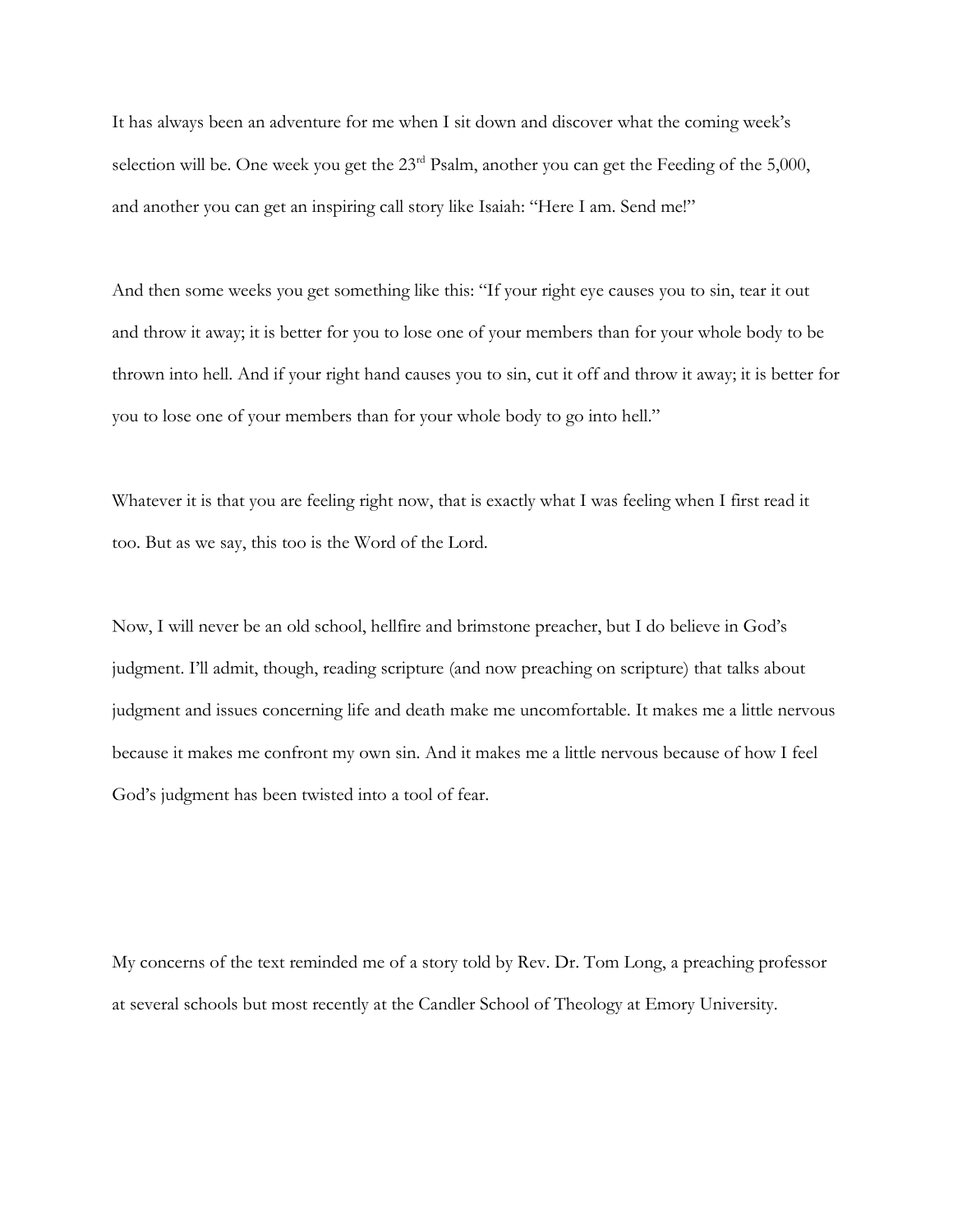He said:

"One day I was walking across the campus and one of my students hailed me and said, 'Dr. Long, could I speak to you for a minute?'

I said, 'I'm going to get a cup of coffee, you want to go?'

She did, and as we were sharing coffee, she told me what was on her mind. She said that she was serving as a field education student in a local church and that her supervising pastor was requiring her to preach next Sunday.

I said, 'Good.'

She said, 'No. It is not good. He's making me preach on the lectionary.'

I said, 'Good.'

She said, 'It's not good. Have you read the lectionary text for week? They're all about judgment. I don't believe in judgment. I believe in grace. I believe in mercy. I believe…it took me three years of therapy to get over judgment. I am not going to preach judgment.'

We talked about it for a while and then we moved on to other things, and she started to tell me about her family life. She and her husband have several children, only the youngest of whom—a teenage boy—was at home and he was giving them [all they could handle]. He was into drugs, maybe dealing them, in trouble with the police.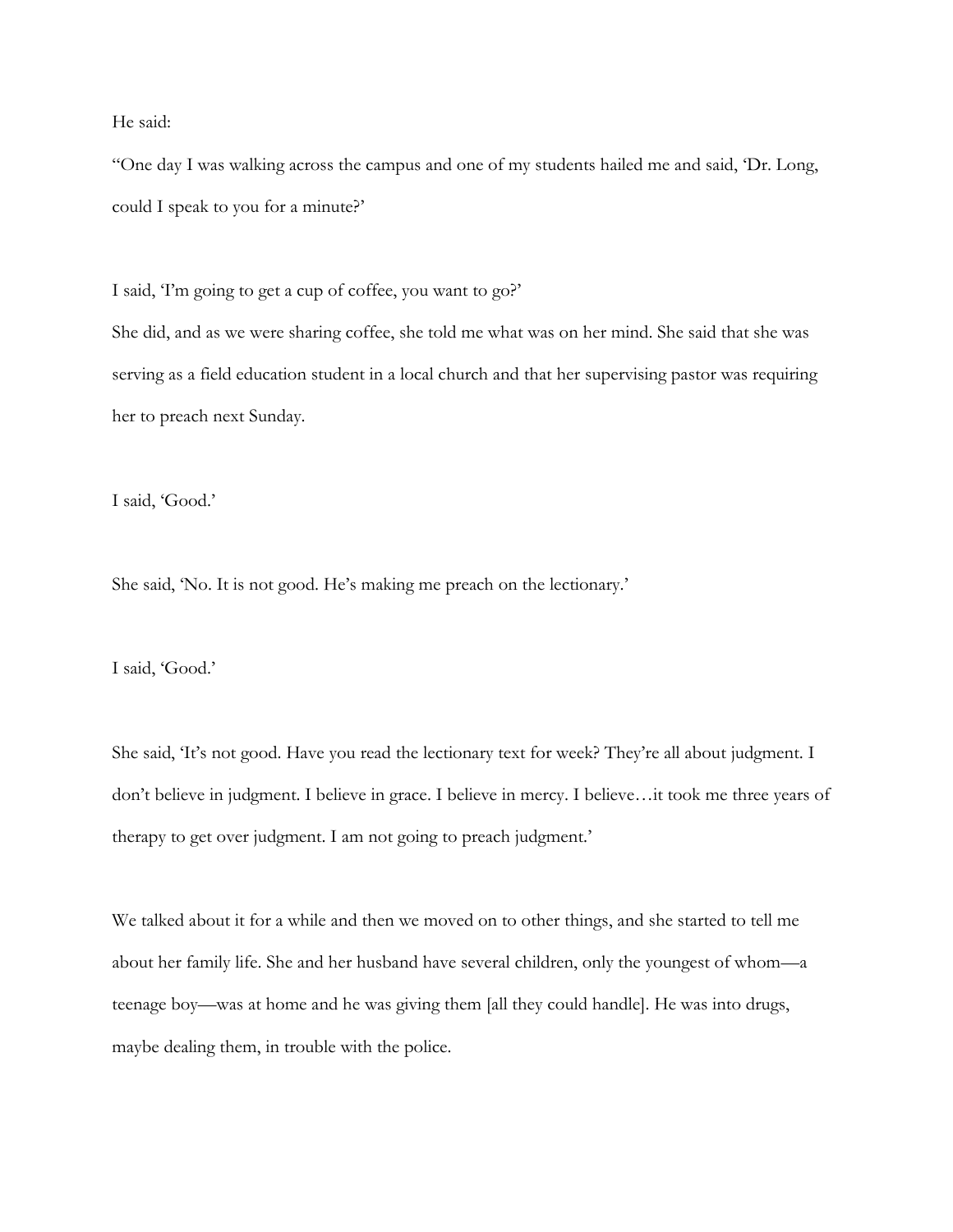She said, 'Like last night we were sitting at supper, we had no idea where our son was. In the middle of supper, he comes in the back door and I said would you like some supper and he practically spit at us. He just stomped down the hall to his room and slammed the door.'

She said, 'My husband got up and turned on ESPN. That is always his response to this.' She said, 'I don't know, something got into me. I'm afraid of my son physically. Physically afraid of my own son! But something got into me and I got up from the table and I went down to his room and I pushed open the door and I said to him, 'You listen to me. I love you so much I am not going to put up with this.''

I said, Caroline, I think you just preached a sermon on judgment. God loves us so much God will not put up with the foolishness in our lives."

God loves us so much God will not put up with the foolishness in our lives.

God loves us so much that God has set life and death before us.

God loves us so much that God lets us choose between the two.

Our selection from Deuteronomy that we heard earlier is part of Moses' farewell speech to the people of Israel. This speech is being given to a people who have been driven from their land, demoralized, and confused. They were at a crucial and new point in their history, unsure of what was to come next. And Moses gives them this piece of advice: "Choose life so that you and your descendants may live."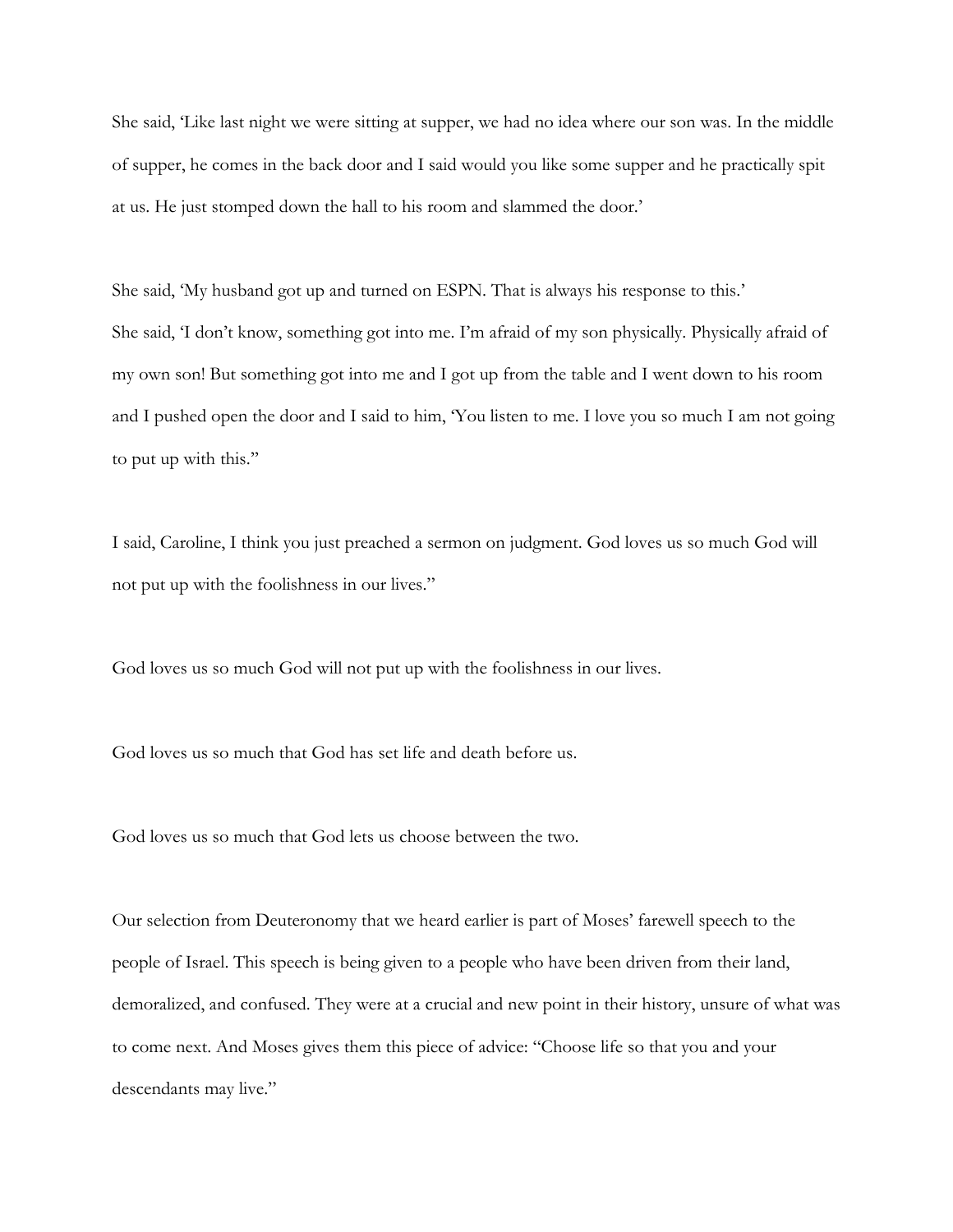Choose life and live!

I'm telling you, I'm not sure Moses knew it or not when he said it, but it would make a great bumper sticker!

On the surface, it seems like an easy decision. Give me life and prosperity over death and adversity. Case closed, right?

Well, unfortunately our lives can complicate things quite a bit. We are given choices every day, and we do not always choose life.

The humorist Judith Viorst shares in her book *How Did I Get to be Forty and Other Atrocities*--she writes:

*"I've finished six pillows in Needlepoint, And I'm reading Jane Austen and Kant, And I'm up to the pork with black beans in Advanced Chinese Cooking.*

*I don't have to struggle to find myself For I already know what I want. I want to be healthy and wise and extremely good-looking. I'm learning new glazes in Pottery Class, And I'm playing new chords in Guitar, And in Yoga I'm starting to master the lotus position.*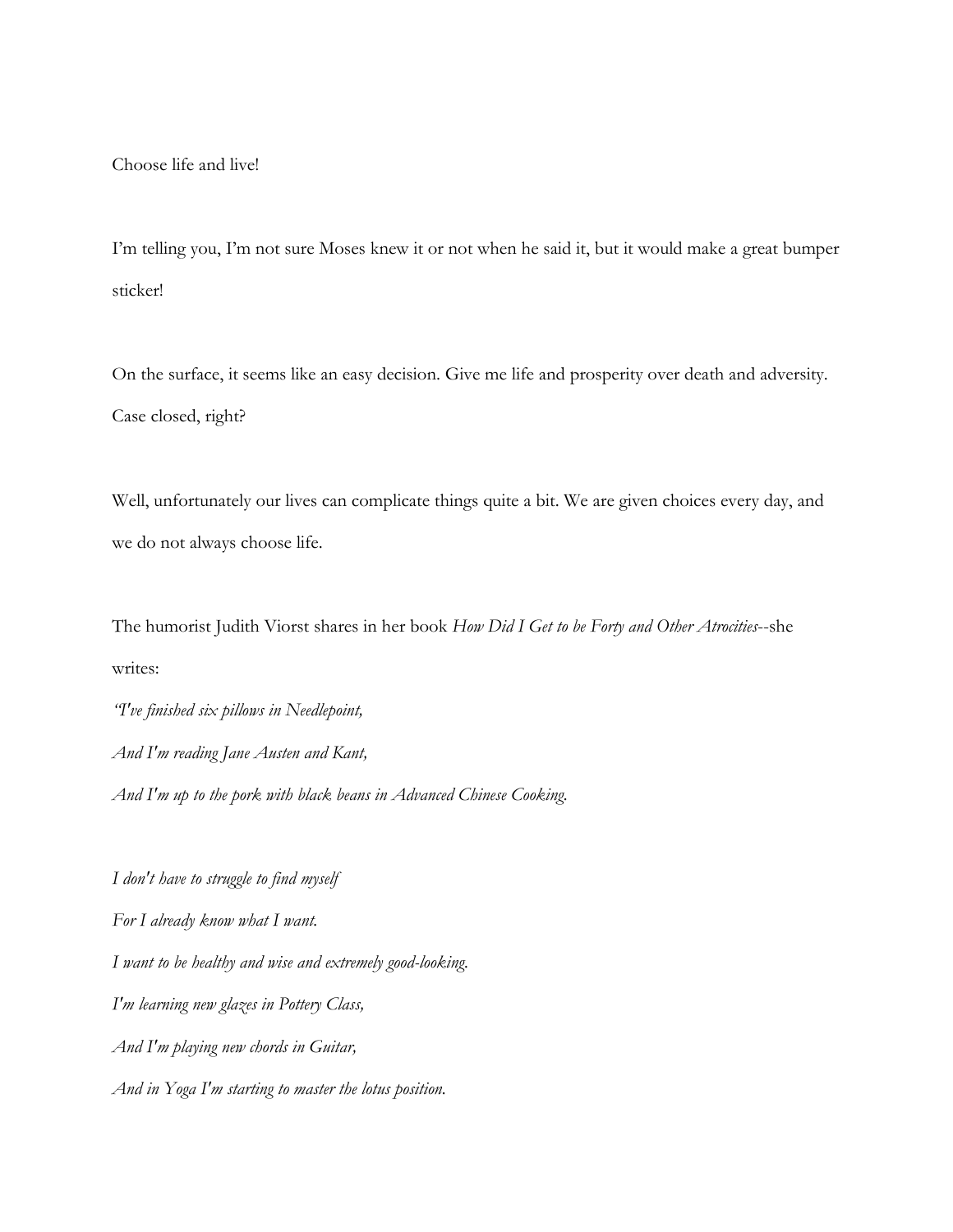*I don't have to ponder priorities For I already know what they are: To be good-looking, healthy and wise. And adored in addition. I'm improving my serve with a tennis pro, And I'm practicing verb forms in Greek, And in Primal Scream Therapy all my frustrations are vented. I don't have to ask what I'm searching for Since I already know that I seek To be good-looking, healthy, and wise. And adored. And contented. I've bloomed in Organic Gardening. And in Dance I have tightened my thighs, And in Consciousness Raising there's no one around who can top me. And I'm working all day and I'm working all night To be good-looking, healthy, and wise. And adored. And contented. And brave. And well-read. And a marvelous hostess, And bilingual, Athletic,*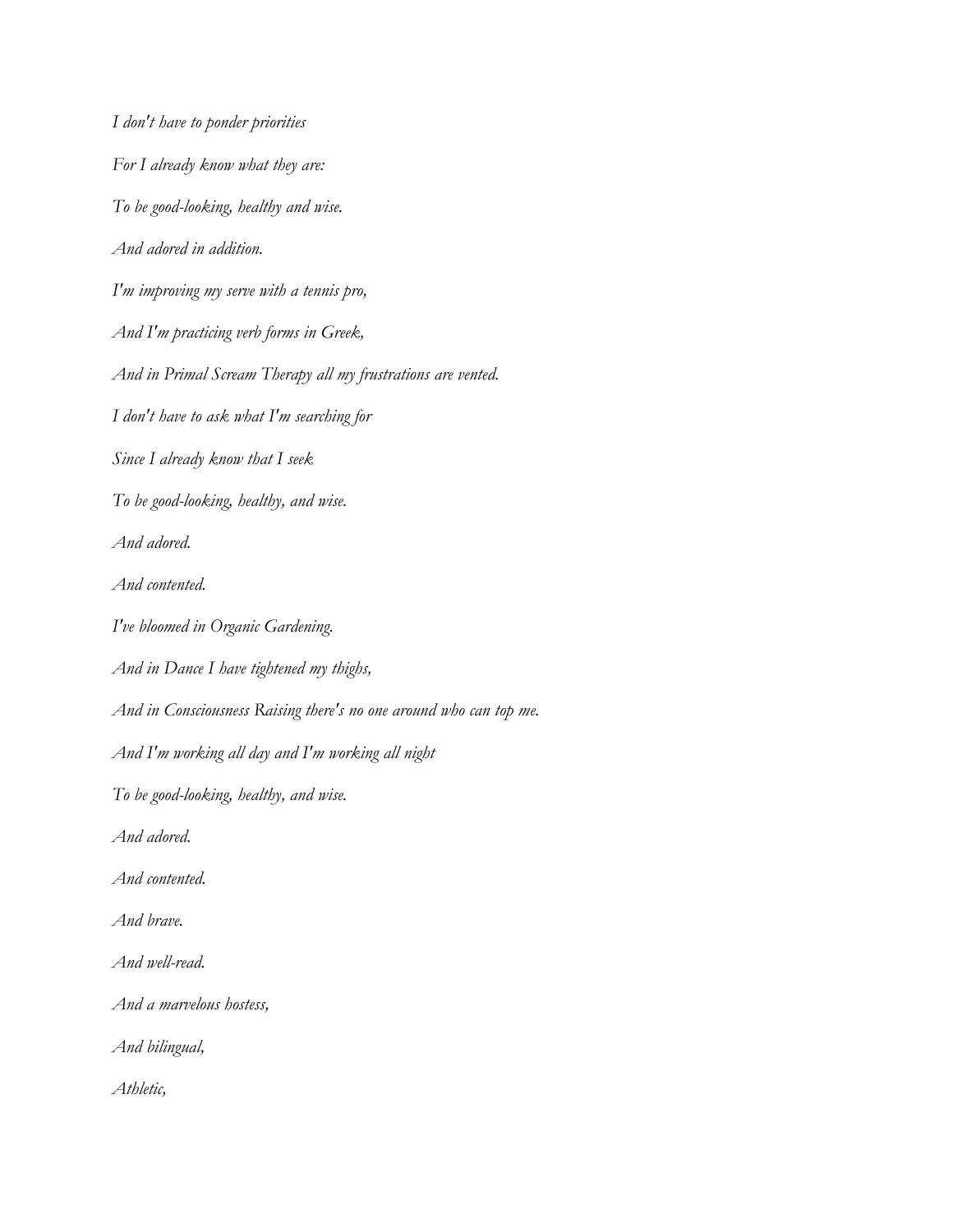*Artistic...*

*Won't someone please stop me?"*

I wonder if any of you kind of feel like Judith, that you are 'working all day and working all night' making choices that all but ignore what needs to be done to actually choose life and live. All of those things she mentions, her goals, her aspirations, her accomplishments. That may provide temporary happiness, but what she has done is not what it means to choose life and to live.

Instead, she has run herself into exhaustion, into the never-ending cycle of trying to live up to the world's definition of a successful and meaningful life. When we allow ourselves to get caught up in those choices, we essentially choose death.

Rev. Dr. Brett Younger, Pastor of Plymouth Church in Brooklyn puts it like this, "Death is a slow process of giving ourselves to what does not matter. Modern life is impoverished with a lack of purpose. We rush to meet deadlines that are insignificant and bow before ideas that are not worthy. **Feasting on the Word**, pp. 341, 343.

That slow process of death is not what God wants for you and me. God wants us to have life and to live. But that requires us to make the choice to live.

Thankfully for us, our text from Deuteronomy tells us what that choice looks like.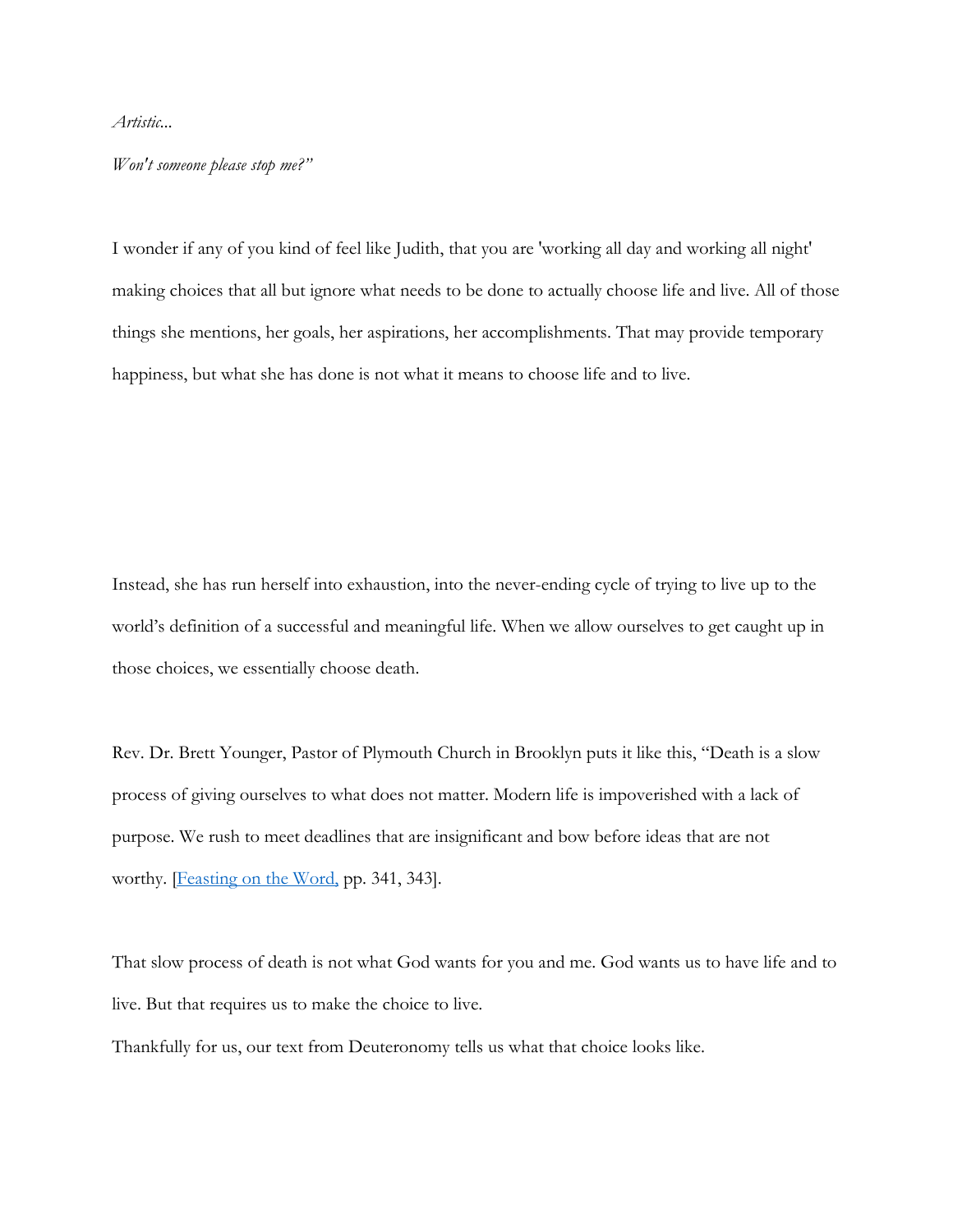Verses 19 and 20 say, "Choose life so that you and your descendants may live, loving the Lord your God, obeying him, and holding fast to him; for that means life to you."

Choosing life means loving God.

Choosing life means obeying God.

Choosing life means holding fast to God.

Choosing death means loving ourselves more than God. Choosing death means obeying the selfish demands of our lives. Choosing death means holding fast to ourselves alone.

In my short time with you here at St. Andrew,

I have seen so many of you choose life.

I have seen you love God.

I have seen you obey God.

I have seen you hold fast to God.

As we move forward together, it will be important for us to recognize that each and every day life and death is set before us, and we must choose.

As we start envisioning together where St. Andrew goes from here, life and death will be set before us, and we must choose.